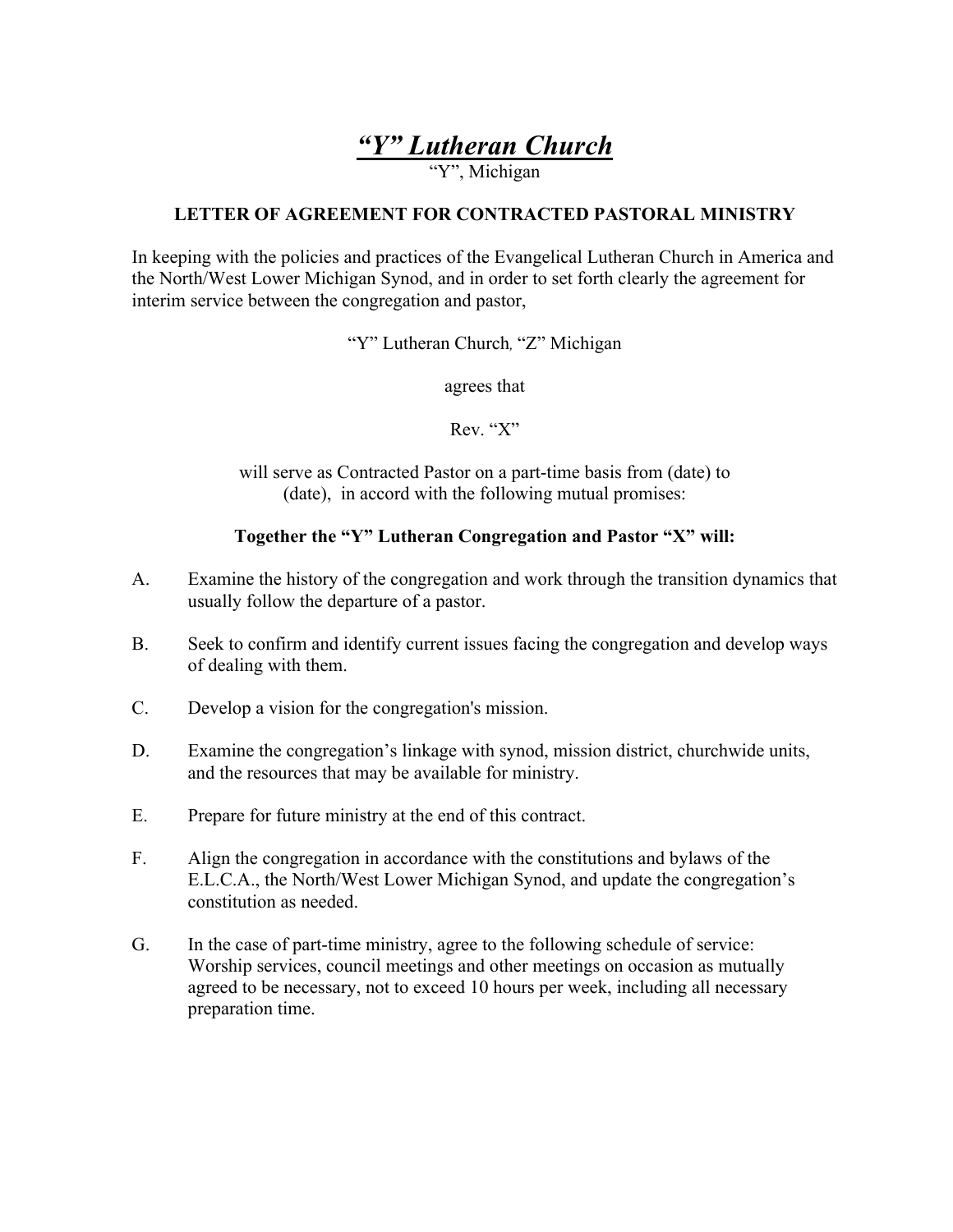#### **Pastor "X" will:**

- A. Preach and teach the Word of God.
- B. Preside at worship and administer the sacraments according the practice of the Evangelical Lutheran Church in America.
- C. Insure that pastoral care is provided to all members of the parish according to their needs.
- D. Give pastoral leadership for the meetings, activities, and organizations of the congregation as able, not to exceed 10 hours per week.
- E. Encourage support of the total ministry of the Evangelical Lutheran Church in America.
- F. Be responsible for the recording of baptisms, confirmations, marriages, funerals, attendance at Holy Communion, and the maintenance of the membership rosters; and report the statistics of the parish promptly and fully, as requested by the Evangelical Lutheran Church in America.
- G. Participate with key leadership of the congregation and the appointed synodical staff person in evaluation of the ministry on a quarterly basis and at the conclusion of the contracted period.

#### **The "Y" Lutheran Congregation will:**

- A. Commit to the Gospel by faithful participation in worship, learning, and fellowship activities.
- B. Support the ministry of the congregation through service and gifts.

C. Accept Pastor "X", uphold him/her in prayer, and accord him/her love, respect, and good will.

- D. Expect Pastor "X" to preside at baptisms, celebrations of Holy Communion, and other rites of the church.
- E. Provide for a review and evaluation of the ministry on a quarterly basis and at the conclusion of the transition period by key leadership of the congregation with Pastor "X" and the appointed synodical staff person.
- F. Compensate Pastor "X" in the following ways: 1. Pay a stipend of \$X per month. 2. Grant one (1) week of vacation for every 13 weeks of service, not to exceed 4 weeks per year.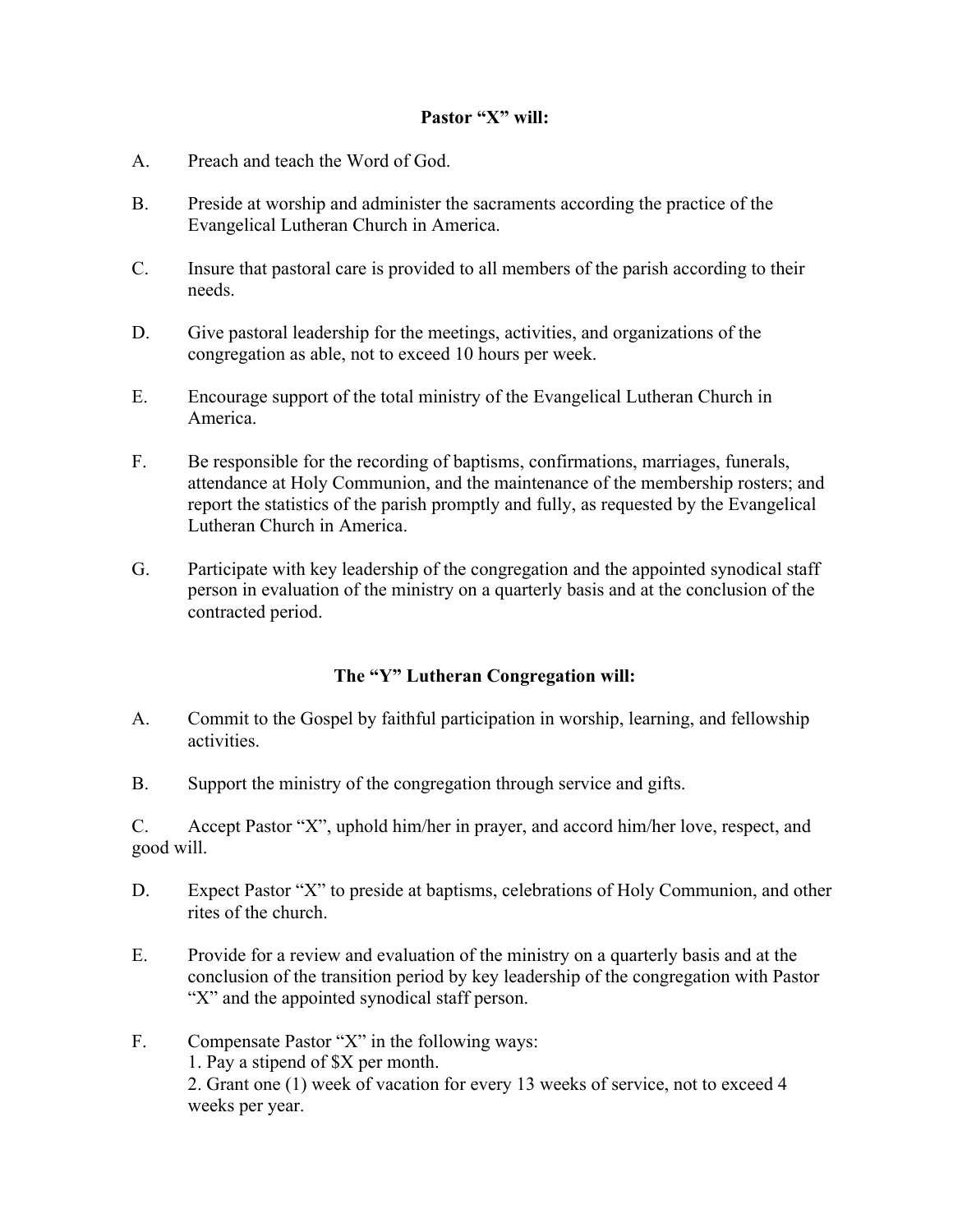G. Reimburse expenses related to our common ministry as follows: 1. Reimburse automobile travel at the current IRS business rate upon substantiation of business miles traveled.

2. Pay expenses, not otherwise provided for, incurred in attending synod assemblies and other official meetings at which attendance is required.

# **Additional Agreements:**

This agreement terminates on the date specified on page one of this agreement or upon thirty (30) days written notice from the congregation, Pastor "X", or the bishop of the synod. All financial obligations between Pastor "X" and the "Y" Lutheran Congregation will be fulfilled by or on the date of termination.

This agreement may be amended or extended upon the mutual agreement of the congregation council and the Pastor "X", after consultation with the bishop of the synod, by written addendum attached hereto.

We, the undersigned, accept the terms of this agreement:

| "Y" Lutheran Congregation Council President                   | Date |  |
|---------------------------------------------------------------|------|--|
| Pastor "X"                                                    | Date |  |
|                                                               |      |  |
| Reviewed by                                                   |      |  |
| Bishop Craig A. Satterlee,<br>North/West Lower Michigan Synod | Date |  |

Upon signature, copies will be distributed as follows:

1. Original to Pastor "X" 2. Copy to "Y" Congregation Council President 3. Copy to the Bishop's Office